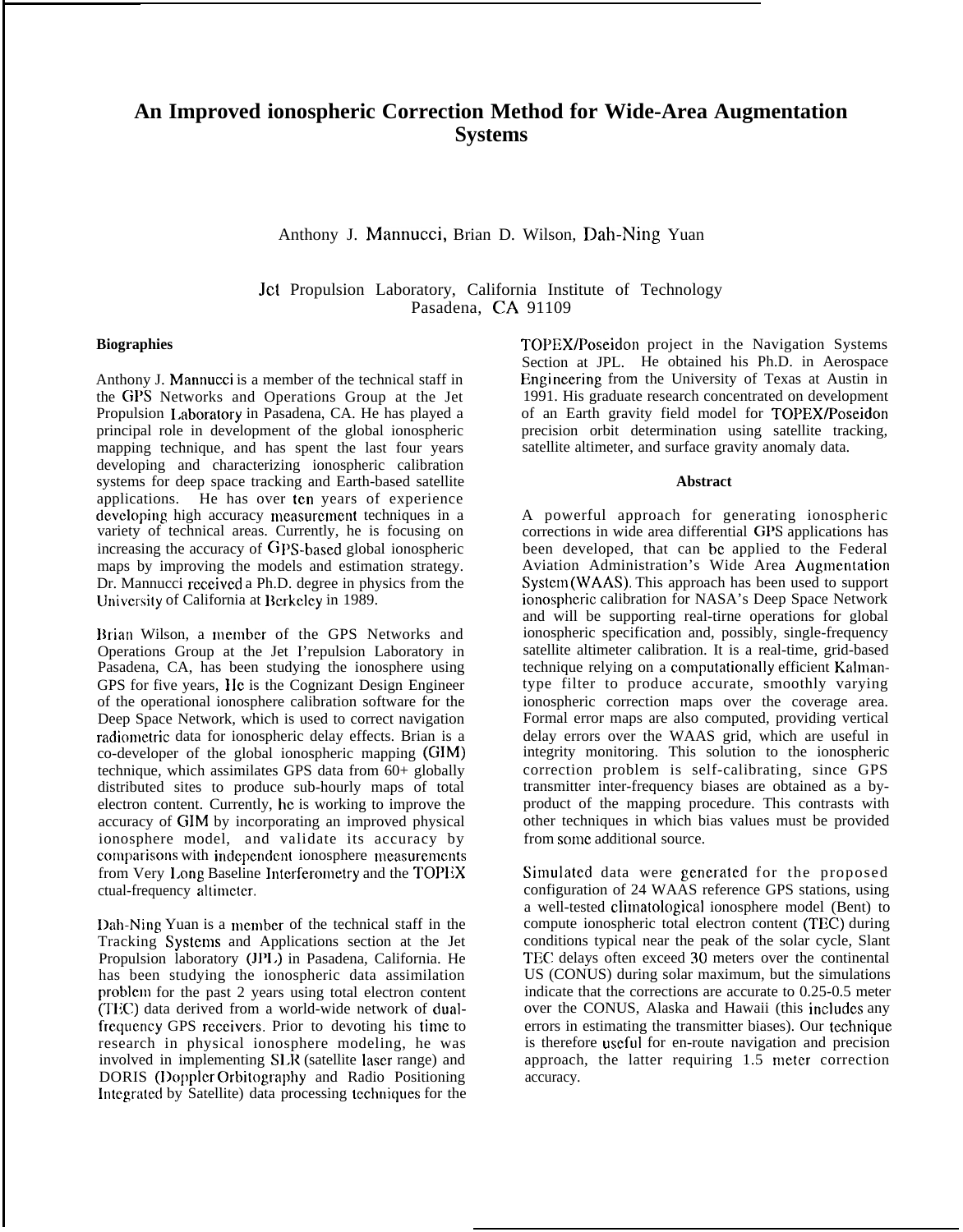# **lntrocluction**

We have developed a powerful and accurate method of exploiting data from a dense GPS receiver network to generate high resolution "snapshot" images of the ionospheric vertical delays anywhere within the coverage area. The mapping technique has been used to support operational ionospheric calibrations for NASA's Deep Space Network and will support real-time operations for a global network of G]% receivers that monitor ionospheric total electron content (TEC). The correction method relics on a Kalman filter implementation and can automatically produce formal error maps. It is therefore ideally suited for incorporation into a real-time correction system such as the Federal Aviation Administration's wide area augmentation system (FAA WAAS). It is a grid-based aigorithm with a built-in interpolation scheme to provide corrections at any point within the continuous coverage area, and is well adapted to provide a real-time estimate of both the ionosphere and the errors at the specified set of WAAS grid points.

In this paper, wc will summarize our wide-area ionospbcric correction technique, which is based on the Jet Propulsion I.aboratory's GPS Inferred Positioning System software (GIPSY), extended to include the triangular interpolation technique for ionospheric corrections (TRIN). This method has been described in a previous Institute of Navigation Proceedings paper (Mannucci et al., 1993, hereafter known as Paper 1). We will summarize the specific advantages of our method, in particular the use of a grid that is fixed with respect to the Sun rather than co-rotating with the Earth, We will present simulation results that demonstrate the GIPSY/TRIN method is capable of 0.25-0.5 meter correction accuracy over the continental US (CONUS) during conditions typicai of solar maximum. Finally, we will indicate how the GIPSY/TRIN software could be incorporated into the FAA's real-time WAAS.

## The G] PSY/TRIN Method for Computing the **Rcal-Timc ]onosphcric Correction**

The GIPSY/TRIN ionospheric correction algorithms have been described in a previous Institute of Navigation Proceedings (Paper 1), and only features of particular relevance to WAAS will be summarized here. We will discuss several unique features of the GIPSY/TRIN method: 1 ) tbc use of a Sun-fixed, rather than Earth-fixed grid for the initiai interpolation step; 2) the use of a triangular grid, not a rectangular one and 3) the instrumental inter-frequency bias estimation capability.

Ionospheric total electron content is extracted from GPS by computing the difference between satellite-receiver range measured at the two GPS frequencies, 1.1 and 1.2 (see Paper I). The line-of-sight measurements of ionospheric delay arc interpolated to form a wide-area correction map that applies to the entire covcragc area.

The GIPSY/TRIN method employs a "shell" model of the ionosphere: the ionospheric electrons are assumed to be concentrated in a thin shell at a fixed height of about 350 km. The delay due to this shell is parametrized in terms of a set of vertex values uniformly distributed over a spherical surface, in a triangular tiling scheme. The grid is Sun-fixed so that it does not rotate with respect to the basic structure of the ionosphere.

Each ionospheric measurement from a GPS receiver in the network is modeled as a simple linear combination of the grid vertex parameters in the following form:

$$
I_{rs}(t_i) = M(E) \sum_{i=1}^{3} W_i(\phi_{pp}, \lambda_{pp}) V_i + b_r + b_s \qquad (1)
$$

where  $I_{rs}(t_i)$  is the real-time measurement from receiver  $r$  and satellite s at time  $t_i$ , *Vi is* the value of the TEC at vertex  $i$  (i.e. parameter  $i$ ) and  $M(E)$  is the obliquity factor relating slant delay to vertical for elevation angle *E.* The factor *Wi* ( $\phi_{pp}$ ,  $\lambda_{pp}$ ) *is* a distance-weighting function that relates the **TEC** at the ionospheric pierce point location  $(\phi_{pp}, \lambda_{pp})$  to the TEC at the three vertices of the intersected tile. This function is based on a simple bilinear interpolation scheme (see Paper I). This "measurement model" is used in the GIPSY Kalman filter for estimating the vertex parameters *Vi* from the real-time data. The final two terms,  $b_r$  and  $b_s$ , refer to the instrumental inter-frequency (1.1/1.2) bias in the ground receiver and satellite transmitter respectively. These biases can bc estimated simultaneously with the ionosphere delays or held fixed to a priori values.

The ionospheric mapping proecss makes extensive use of the stochastic estimation features of the GIPSY Kalman filter. As measurements become available, the zenith, ionospheric delay at every point of the triangular grid over the c.overage area is re-estimated. (For current NASA operations where GIPSY/TRIN is used, this coverage area is the entire globe. ) The vertex parameters are modeled as Gauss-Markov stochastic processes, so that the updated values at each grid point are correlated with their values at the previous time step (i.e., they are not estimated entirely independently at each step, so that the recent history of measurements contributes to tile current estimate). Since a distance weighting function is used in equation 1, the vertex TEC values are also correlated spatially with the values at adjacent grid points. This results in stable and smoothiy varying ionospheric maps.

## *Sun-Fixed Grid*

The FAA WAAS specification requires that the ionosphere delay be spccificd over an Ear-th-fixed grid covering the CONUS coverage area (the grid spacing, varies between 5 and 10 degrees). Most correction techniques interpolate the TEC measurements from the GPS receivers in the WAAS network in an Earth-fixed coordinate system (e.g. Brown, 1989; Kee  $et al., 1991$ ).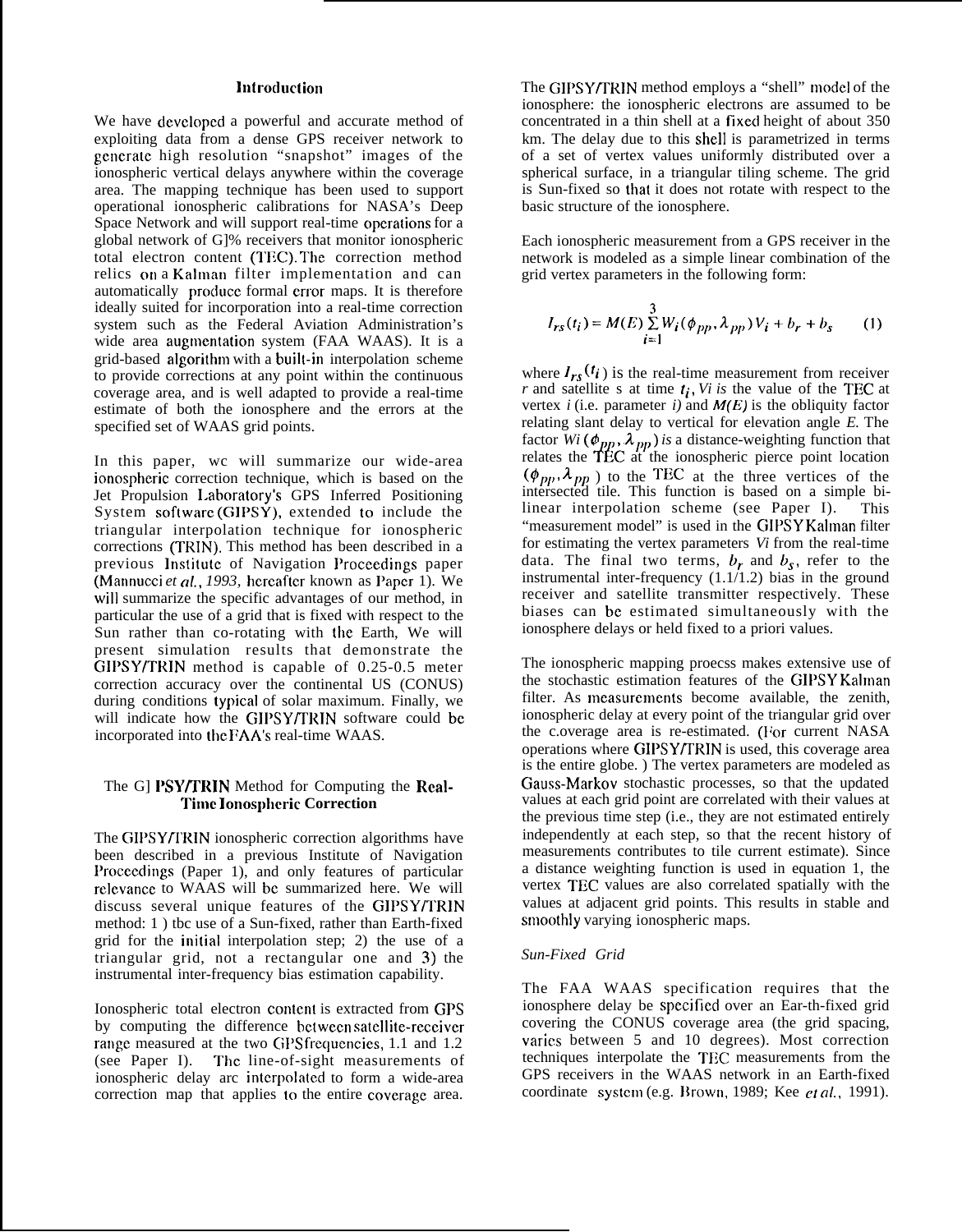IIowcvcr, the ionosphere varies much more slowly in a Sun-fixed reference frame, so interpolation over a grid fixed with respect to the Sun produces more accurate correction maps. In a final step, translation to the Earthfixed WAAS grid can be performed rapidly with no loss of precision since the Sun-fixed correction map overlaps the liarth-fixed grid.

The temporal stability of the ionosphere in a Sun-fixed reference frame is demonstrated in  $Figures 1 and 2$ , which are plots of the diurnal variation of T $\overline{1}$ 3C over three widely separated sites in the North American continent sharing similar geomagnetic latitudes: Goddard (49.97 geomagnetic latitude, -76.83 geographic longitude), North L.ibcrty (51 .93, -91 .57) and Quincy (46.44, -120.94). The zenith delay over each site was determined by evaluating the GIPSY/TRIN global map solution directly overhead each station for a relatively active day in March 1993 (solar sunspot number =  $67.1$ , F1O.7 flux = 140). The usual diurnal variation in the ionosphere causes the TEC above each station to be markedly different at the same universal time (figures 1 a and 1 b). This causes large changes in successive Earth-fixed correction maps. However, when zenith TEC is plotted in terms of local time (equivalent to using Sun-fixed coordinates), the differences between the stations is significantly reduced (figures 2a and 2b), showing that all three stations undergo similar diurnal variations. Therefore, correction map variations arc much smaller in Sun-fixed coordinates, and the correlation time between successive maps is longer. This leads to more accurate wide-area corrections when Kalman-filter updating is used.

In addition to reduced variability, the ionospheric pierce points of the TEC measurements cover a larger portion of the ionospheric shell when a Sun-fixed grid is used, as shown in figure 3a and 3b. These are plots of ionospheric penetration points for the WAAS reference stations during a three-hour period using an elevation cutoff of 20 degrees. A higher density of ionospheric pierce points is evident for the Sun-fixed grid. The Earth rotates underneath the Sun-fixed grid, so the Sun-fixed longitude of each station changes with time, allowing a single station to cover an additional 15 degrees of longitude per hour. Since the Earth-fixed grid rotates with the stations, gaps in the coverage may persist indefinitely, potentially leading to large inaccuracies.

## *Triangular Grid*

The WAAS specification requires that the ionospheric corrections are computed for a set of fixed points over a rectangular grid, that covers the CONUS region and extends into southern latitudes. Most proposed correction methods also use a rectangular grid for interpolation between the. measurements, which is disadvantageous for two reasons. First, the distance between the grid points determines the spatial correlation scales that can be reproduced in the TEC map. For a rectangular grid, this will be Iatitudc-dcpcndcnt in a manner which does not match the cm-relation scales in the ionosphere. Second, a scheme based on rectangular grids cannot be expanded to cover the entire globe and therefore is naturally limited in extent. If the WAAS correction algorithms arc based on Earth-fixed grids, and the coverage region is expanded in the future, the basic interpolation algorithms may require significant modification. In contrast, a triangular grid covers the sphere uniformly and is used in GIPSY/TRIN since it is a global mapping technique. A triangular grid can be used to form corrections over a limited region as well, and the correction map can of course be evaluated at a set of rectangular grid points that overlap the coverage area.

## *Self-Calibration*

Ionospheric measurements using dual-frequency GPS receivers are affected by inter-frequency biases which, if left uncalibrated, can corrupt the measurements by as much as 5 meters. These biases, which affect both the receivers and the satellite transmitters, can be accurately estimated using the GIPSY/TRIN technique. Numerous comparisons between global map solutions and independent measurements of TEC show that the biases are determined to better than 0.5 meter accuracy, even for periods when the solar sunspot numbers were a factor of 3-5 larger than current values (see Wilson *et al.,* 1994; Mannucci et *al.,* 1994), Therefore, in contrast to other proposed ionospheric correction methods, the GIPSY/TRIN method is self-calibrating, and does not require that biases be provided from an external source. However, should more accurate bias values be available, they can be used to directly calibrate the data.

Even if receiver and satellite calibrations arc available from an independent source, it is still useful to estimate these biases off-line (i.e. not in real-time) on a regular basis. A frequently-updated database of bias values can be used to detect anomalous changes in the receiver and satellite hardware. Therefore, wc would recommend that bias estimation be performed frequently for the WAAS network for the purpose of integrity monitoring.

#### **Simulation Results**

To assess the suitability of GIPSY/TRIN for applications such as the FAA's wide area augmentation system, a simulation using the proposed configuration of 24 WAAS remote stations was performed for conditions typical of solar maximum, when slant ionosphere delays over CONUS frequently exceed 30 meters. I.inc-of-sight TEC measurements were synthesized every 5 minutes, based on the proposed WAAS station geometry and assuming a full GPS constellation of 24 satellites. The Bent ionospheric model (Bent et al., 1976) was used for generating realistic ionospheric delays for each satellitereceiver line of sight. The GIPSY/TRIN method was applied to the simulated data and a correction map was formed over an extended region covering the CONUS, Alaska and Hawaii. Comparing the correction map with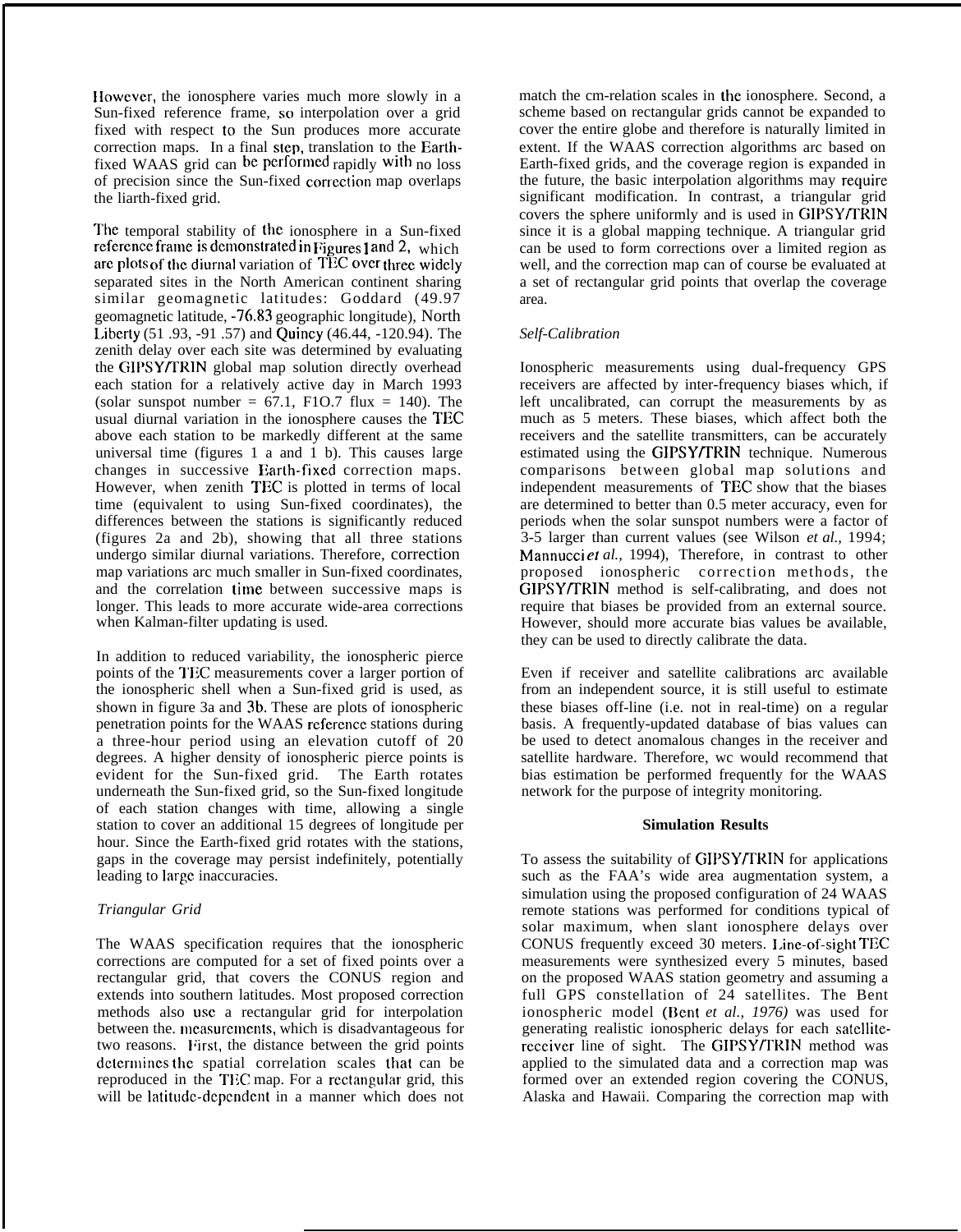the model, the simulation results show that the GIPSY/TRIN global mapping technique is accurate to 0.2 S-0.5 meters over the CONUS and in the vicinity of the Alaskan and Hawaiian GPS stations. This indicates that GIPSY/TRIN is suitable for en-route navigation and precision approach. For the latter case, 1.5 meter correction accuracy is required near land (WAAS Specification, 1994). Greater accuracy will generally be achicvcd away from the peak of the solar cycle.

For each slant measure.mcnt, the vertical TEC values predicted by the Bent model were multiplied by the clevation-dependent slant range factor, assuming the usual cosecant (thin shell) obliquity factor  $M(E)$ :

$$
M(E) = \left\{1 - \left[\cos E/(1 + h / R_E)\right]^2\right\}^{-1/2}
$$
 (2)

where  $E$  is the elevation angle,  $h$  is the height of the shell and  $R_F$  is the radius of the Earth. For the simulated data, the shell height was not held constant, but was set equal to the height of peak electron density predicted by the Bent model. Using varying heights h in the mapping function is realistic, since in practice the exact equivalent shell height or mapping function is not known. When forming the correction map, however, the standard fixed shell height of 350 km was used.

The Bent model was run for a day representative of solar maximum conditions, in Ibis case February 15, 1991. For this day, the model predicted daytime vertical delays exceeding 14 meters over the US and slant delays cxcceding 30 meters. Solar activity inputs were: solar sun spot number of 176.5; 1:10.7 flux value of 243.0. These numbers arc factors of 3-10 above current solar minimum vaiucs,

A ncw grid solution was produced every 30 minutes rather than every 5 minutes as would be done in an actual WAAS implementation, in order to reduce the disk storage requirements for the comparison. Accuracy of the corrections will generally improve with more frequent solutions. The station and satellite biases were assumed to be unknown and were estimated using the selfcalibration capability of GIPSY/TRIN. Each data point was given the same data weight and an elevation cutoff of 20 degrees was used.

Figure 4 is a contour plot of the residual difference bctween the Bent model and the correction map, for the interval 20:00-20:30 UT. This figure is a typical case of a daytime residual plot. The GIPSY/TRIN ionospheric correction method produces an accurate representation of the simulated data set over North America and in the vicinity of llawaii and Alaska. The maps are completely data driven and an a priori ionospheric value of zero was assumed to initialize the mapping procedure. This accounts for the fall-off in accuracy in the extreme Northern and Southern areas of the map, where no data was collected (see the coverage maps in Figure 3). In practice, a more realistic a priori ionosphere available

from a climatological model would be used to smoothly continue the maps outside the area directly covered by the mcasurcmcnts. IIowcvcr, to avoid confusion **i n** interpreting the results, wc did not use any a priori information from an ionosphere model in this work.

Figure 5 is a plot of the residual root mean square  $(KMS)$ difference between the correction maps and the Bent model, computed over two rectangular-shaped regions for all 48 maps generated at 30-minute intervals. The extended region covers the same area shown in figure 4, and includes areas not covered by GPS data (primarily in the northern and southern edges of the region). The RMS residual for this region is an overestimate of the expected error for a WAAS implementation since it covers regions where no GPS data were available. To determine more realistic errors for the FAA's WAAS, the RMS has also been computed for a rectangular-shaped region restricted to (he CONLJS where data coverage is more complete (this area is outlined in figure 3a). For both regions, the accuracy of the GIPSY/TRIN method is generally better than 1 meter. Over the smaller region where there is more complete data coverage, the agreement is better than  $0.4$ meter for all the maps. Note that the residuals were computed using the inter-frequency bias values estimated by the GIPSY/TRIN method itself and did not rely on external calibration values. Smaller residuals can be expected if these biases are fixed to values determined off-line from several days of ciata, which would be possible in an actual WAAS implementation.

# Applying GIPSY/TRIN to the FAA's WAAS Implementation

A real-time implementation of the GIPSY/TRIN method could be applied directly to the ionospheric correction component of WAAS. The formation of an ionospheric correction for the WAAS user is essentially a two-step process. First, a selected set of delays and errors at the grid points must bc generated as part of the slow correction (every 5 minutes would be sufficient). This is the critical task which can be performed by GIPSY/TRIN with high accuracy. Second, the updated grid values are broadcast to a user who will convert them to a line-ofsigbt correction at the user's location. interpolation between the grid values to form the user correction is a less dcrnanciing task which can bc executed with standard interpolation techniques and is not addressed here.

The data flow for producing the ionospheric correction and errors at the grid locations is shown in figure 6. The data are input to the real-time implementation of the GIPSY filter along with an estimate of the receiver and satellite 1,1/1,2 delay biases. (These biases can be obtained from an independent source or estimated off-line with the GIPSY filter. ) Filtering is a recursive estimation process in which a previously estimated ionospheric delay map is incrementally adjusted with new data at regular intervals, nominally every 5 minutes for WA AS. The updates take oniy a fcw seconds of CPU time, The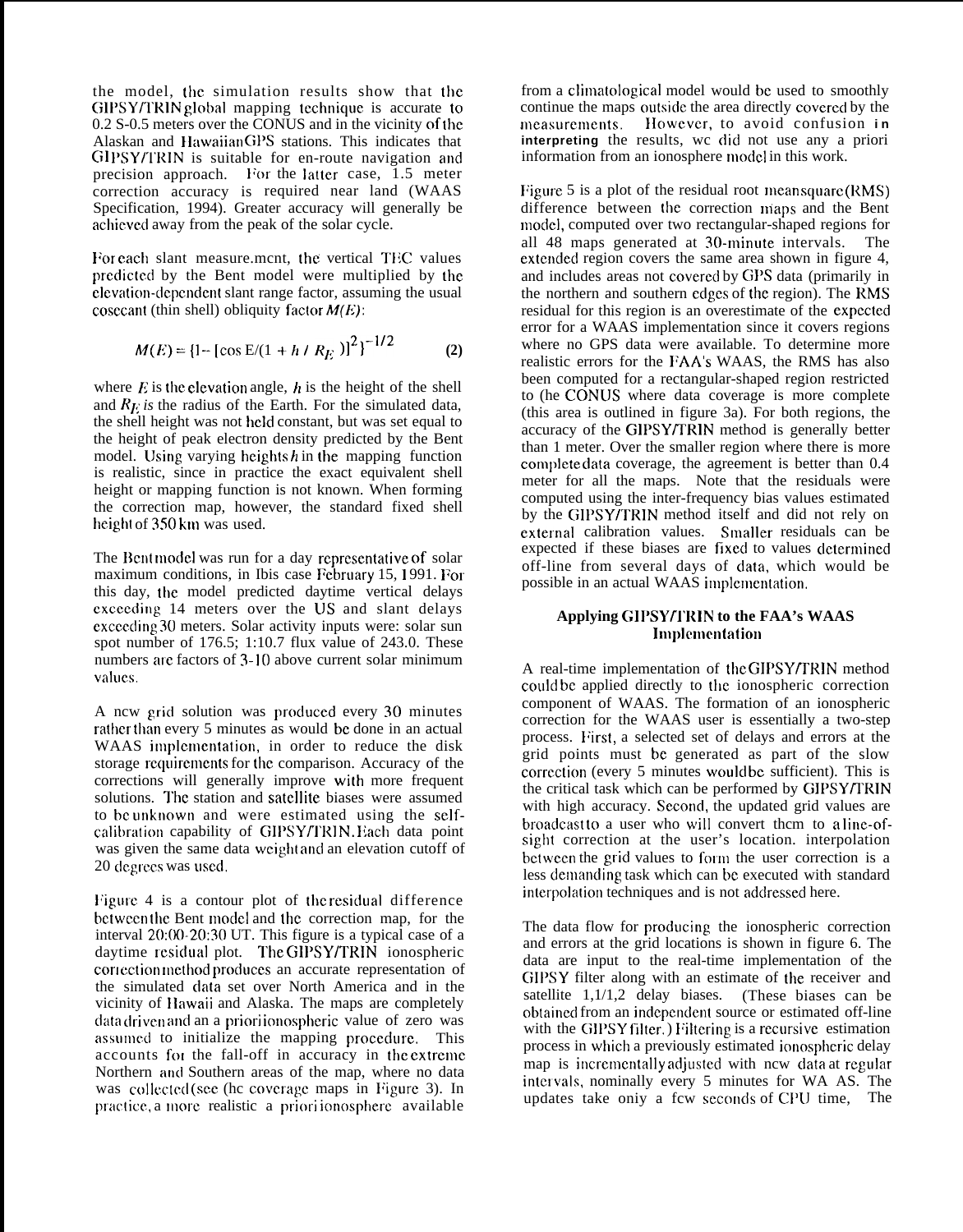process is initialized with the Bent ionospheric model  $\overline{a}$  (other models can also be used) so that when it is started up for the first time, adjustments arc made to reasonable a priori values rather than to arbitrary or zero values. After a fcw update intervals, the great data strength of the WAAS GPS receiver network will cause the estimated maps to be fully determined by the data, with no further dependence on the a priori model.

At each step, the updated map and associated errors are stored for use at the next time update. The GIPSY/TRIN vertex points arc not in general collocated with the WAAS grid, and the maps must be evaluated at the Earthfixed WAAS grid locations. Since the GIPSY/TRIN correction map overlaps the WAAS grid, this can be accomplished in a few milliseconds with no loss of precision. Finally, a selection criterion is applied to determine which updated grid point values should be sent to the user. The selection should be based on a comparison between each of the latest updated grid values and an average of the prior set of values.

#### **Summary**

A wide area ionospheric correction method used to support operational ionospheric calibrations for NASA's Deep Space Network has been applied to the FAA's proposed wide area augmentation system (WAAS). Simulation results show that, even under conditions typical of solar maximum, the Gll'SY/TRIN ionospheric correction method is accurate to 0.25-0.5 meter and tbercforc meets the WAAS specification calling for 0.5 meter accuracy in the slow ionospheric correction. This accuracy was obtained using the inter-frequency biases estimates produced in the fit. in an actual WAAS implementation, the bias values would be estimated offline using data from several days, resulting in even better accuracy.

It should bc emphasized that the solar flux, which drives the formation of the ionosphere, is currently near the minimum of the solar cycle, or a factor of 3-10 less than maximum. Simulations were performed for this study since tests using current data from a network similar to WAAS are not indicative of performance during more challenging periods. Further work should be performed to test the systcm under conditions characteristic of major ionospheric storms, which occur infrequently but cause instabilities in the ionosphere that can degrade correction performance.

The GIPSYffRIN technique can be readily incorporated into a real-time correction scheme for the WAAS. Since the algorithm is grid-based anti has a built-in interpolation scheme, vertical ionospheric delays and errors can be evaluated at each of the fixed WAAS grid points in realtime.

## Acknowledgments

We would like to thank Sien Wu of Jet Propulsion I.aboratory (JPI.) for his help in setting up the simulation appropriate for the proposed network of WAAS reference stations. Thanks also goes to Tom Yunck of JP1. for providing information about the FAA's WAAS specifications, and for suggestions on portions of the manuscript. We also wish to express our appreciation to Ulf 1,indqwister and Tom Runge for helpful discussions and suggestions related to the GIPSY/TRIN ionospheric correction method. The research described in this paper was performed by the Jet Propulsion Laboratory, California Institute of Technology, under contract with the National Aeronautics and Space Administration.

## **Refcrcnccs**

- Brown A. (1989), Extended Differential GPS, *Navigation, Journal of the institute of Navigation, 36, #3,* pp. 265-286.
- Bent, R. B., Llewellyn, S. K., Ncsterczuk, G., Schmid, P. E., (1976) The development of a highly successful world-wide empirical ionospheric model and its use in certain aspects of space communications and world-wide total electron content investigations, *Effect of the lonosphere on Space Systems and Communications, J. Goodman, cd., Springfield, VA,* 1976.
- Kee, C., B. W. Parkinson, A. Axclrad (1991), Wide Area Differential GPS, *Navigation, Journal of the Institute of Navigatiotl, 38, #2,* pp. 123-146.
- Mannucci, A. J., B. D. Wilson, and C. D. Edwards (1993) A New Method for Monitoring the Earth's Ionospheric Total lilcctron Content using the GPS Global Network, *Proceedings of the Institute of Navigation GPS-93, Salt Lake City, Utah, September,* 1993.
- Mannucci, A. J., B. D. Wilson and D. N. Yuan (1994) Monitoring Ionospheric Total Electron Content Using the GI'S Global Network and TOPEX/POSEIl)ON Altimeter Data, *Proceedings of the International Beacon Satellite Symposium,* L. Kersley, cd., Aberystwyth, Wales, 1994.
- Wide Area Augmentation System (WAAS) Specification (1994), U. S. Department of Transportation, Federal Aviation Administration, May 9.
- Wilson, B. D. and A. J. Mannucci (1994), Extracting Ionospheric Measurements from GPS in the Presence of Anti-Spoofing, *Proceedings of the Institute of NavigationGPS-94, Salt Lake City, Utah, September,* 1994.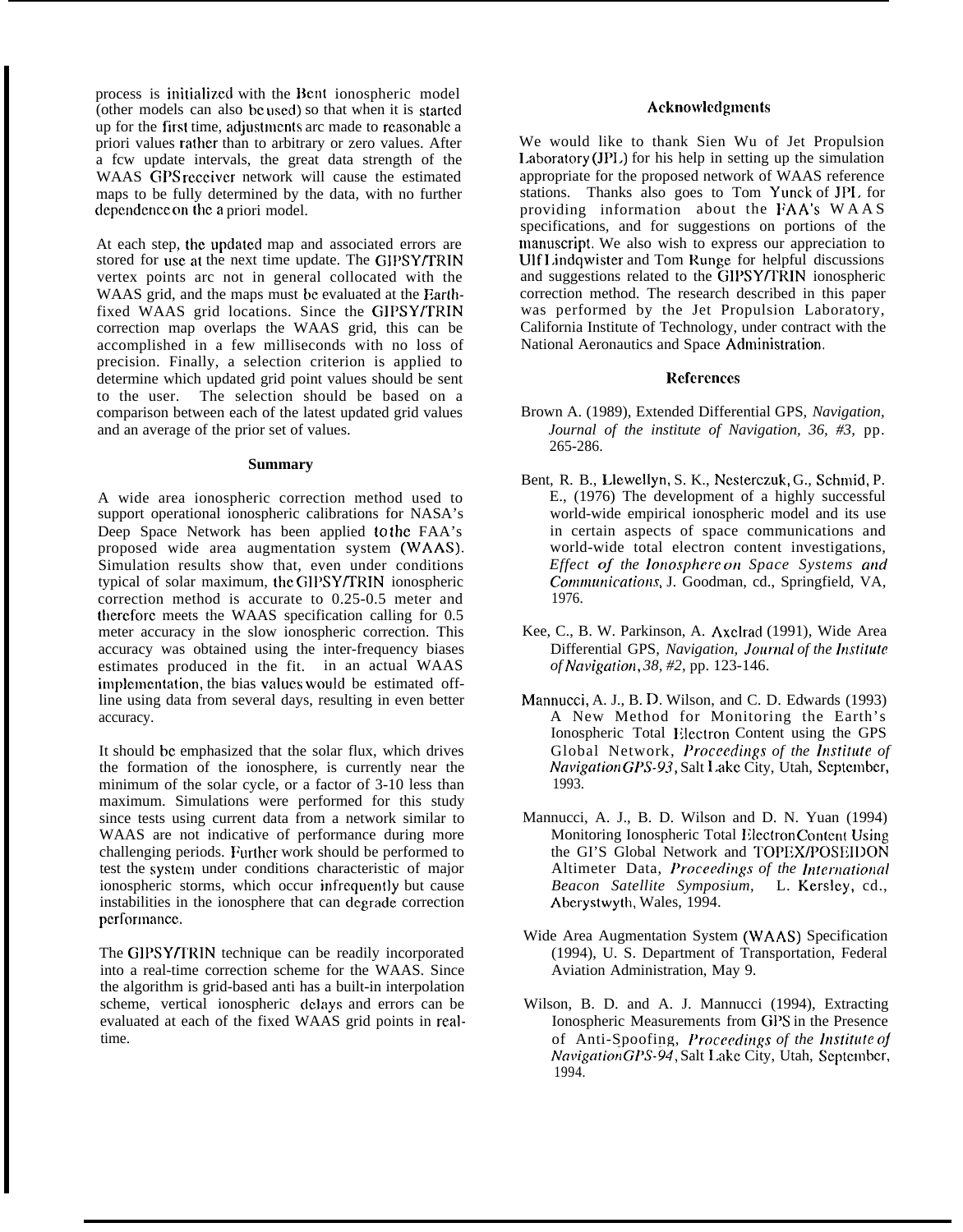

Figure 1. This figure is a plot of the diurnal TEC variation over three North American receivers in the GPS global network, plotted as a function of universal time, for March 13, 1993. Each receiver shares similar geomagnetic latitude (Goddard. geomagnetic latitude 49.97, geographic longitude -76.83; North Liberty 51.93, -91.57 and Quincy 46.44, -120.94). In (a), the total TEC is plotted; in (b), the difference with Goddard is plotted. Earth-fixed correction maps area must follow these large diurnal variations.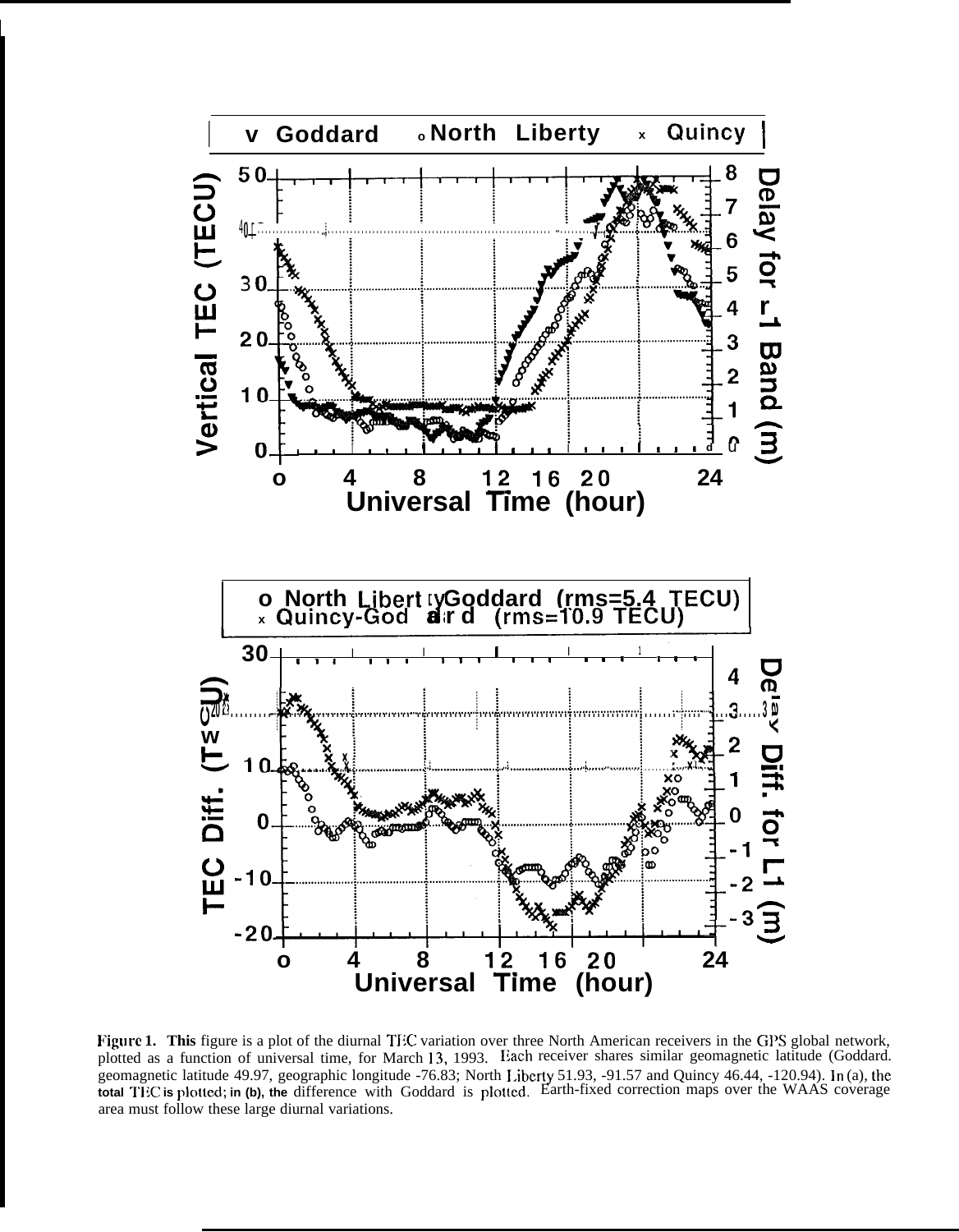

Figure 2. This plot is similar to figure 1, but the diurnal TEC variation is plotted as a function of local time. Comparison with figure 1 indicates that Sun-fixed (local time) correction maps have smaller gradients than the Earth-fixed maps.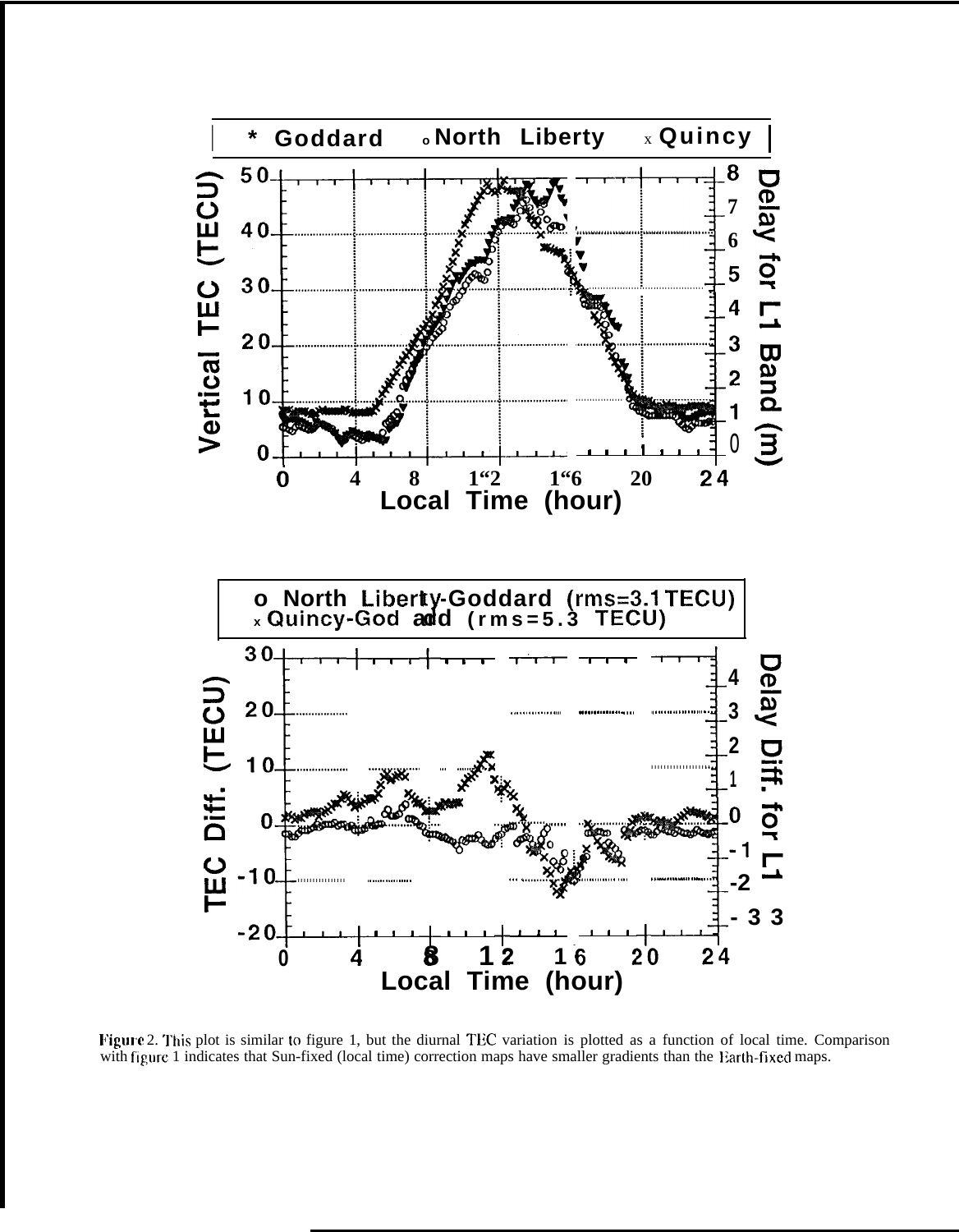

**I**

Figure 3. These plots show the locations of the shell intersect points for a 3 hour span of data simulated for March 21, 1997 using the proposed configuration of 24 WAAS reference receivers. In (a), the coverage is shown of for an Earth-fixed shell. In (b), coverage is shown over a Sun-fixed shell. The shell height was assumed to be 350 km, and the elevation cutoff was 20 degrees. The continent map is placed to reflect the position of the Earth after an elapsed time of 2.5 hours.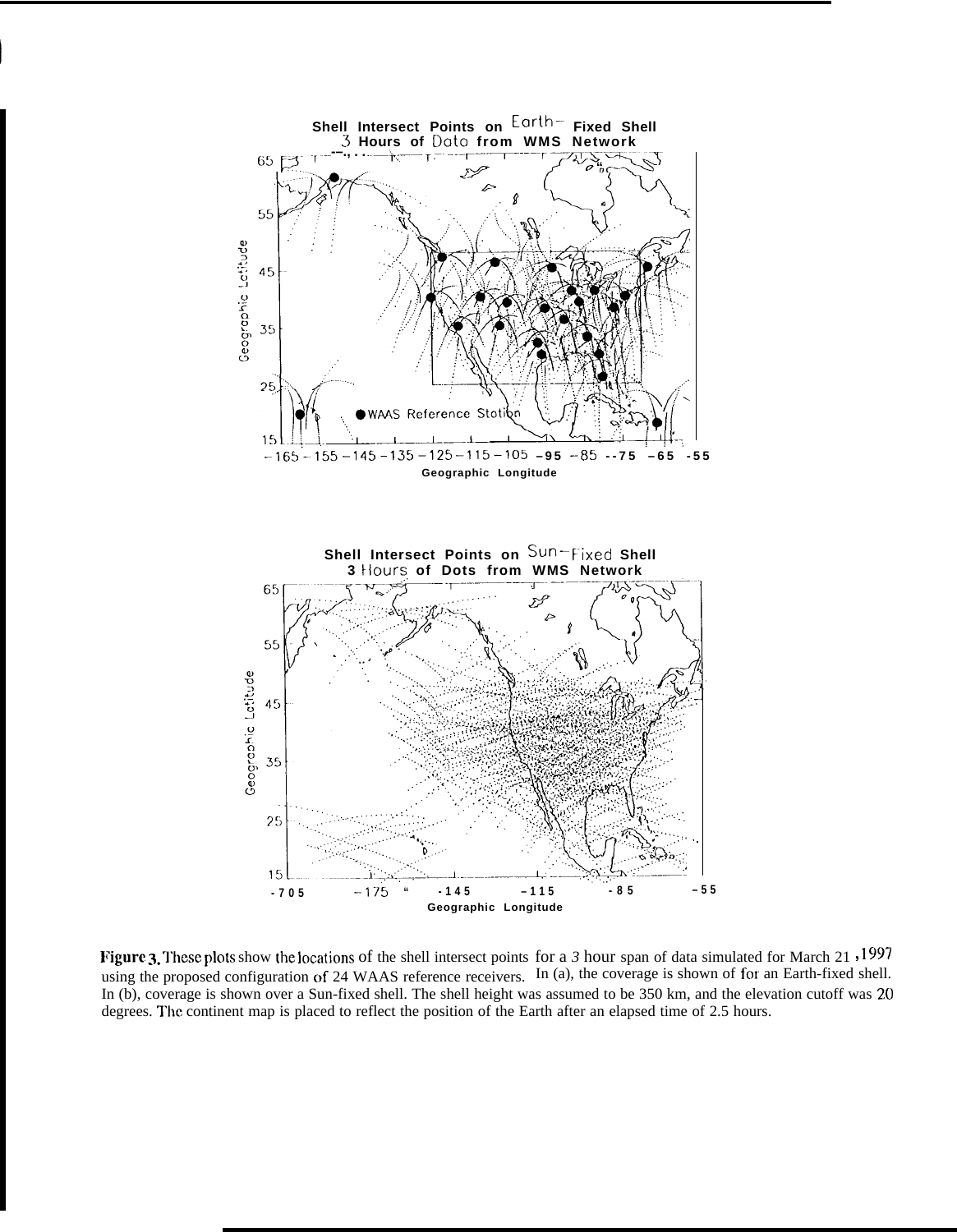

Figure 4. This is a plot of the residual difference between the Bent model TEC used in the simulations and the correction map produced by the GIPSY/TRIN technique. This typical daytime residual map covers the period 20:00-20:30 universal time. The correction maps are generally accurate to 0.3 meter or better, except in regions where no measurements were available (scc the coverage maps in Figure  $3$ ).



Figure 5. This is a plot of the root mean square residual between the Bent model TEC and the correction map, for each of the 48 correction maps generated in the simulation. The RMS was computed for 1 x1 degree grids over two regions: an extended region covering the CONUS and Alaska and Hawaii, defined by the southwest corner at (15.0, -1 65.0) and the northeast corner at (65.0, -55.0), geographic latitude and longitude. The other rectangular-shaped region was restricted to cover the CON US, where ionospheric measurements are always available: SW corner at  $(25.0, -1, 25.0)$  and NE corner at  $(48.0, -70)$ .